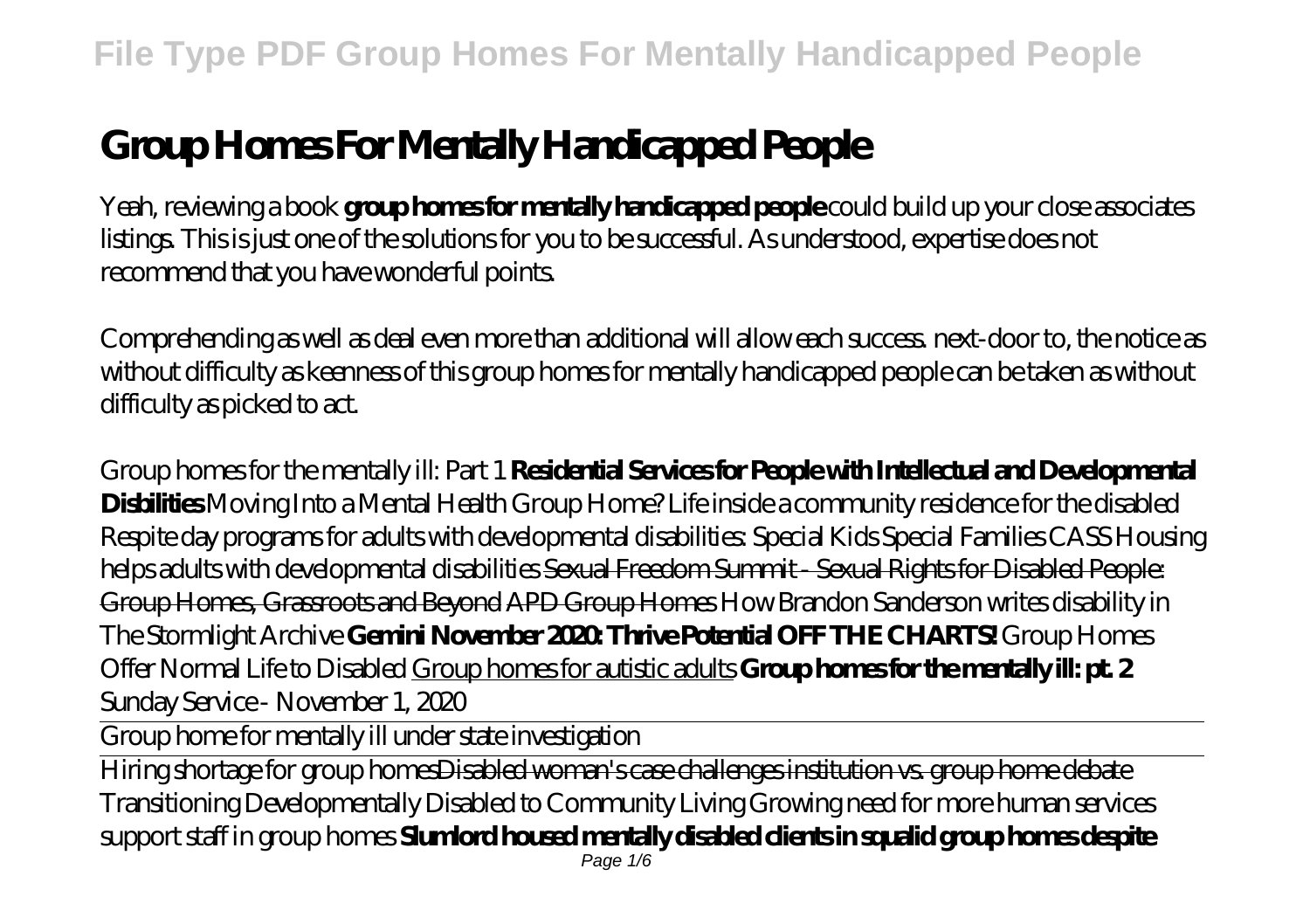### **numerous violations** Group Homes For Mentally Handicapped

Finding group homes for adults with mental illness can be quite helpful for someone trying to live with mental illness. Types of Group Homes for Mentally Ill. Group homes are often a stopping point for people with mental illness who have been in psychiatric hospitals or even prisons. The eligibility requirements do vary from program to program, so there may be people living in group homes who are not reentering society after hospitalization or prison.

#### Finding Group Homes for Mentally Ill Adults | HealthyPlace

Grief & Bereavement. Group homes for the disabled are an alternative to institutional care. They may be a privately run for-profit business, a nonprofit facility, or run by the government. Privately run group homes do not have government oversight unless they receive government funding. A nonprofit or government-run facility must adhere to certain rules and regulations, which can determine to whom they may provide services.

### Selecting a Group Home for the Disabled

Permanent housing for adults with mental disabilities usually comes in the form of licensed care homes, assisted living facilities and group homes. These types of places provide highly structured environments for people with more severe mental issues or medical complications. They are usually staffed 24 hours and all meals are provided.

# Assisted Living for Mentally Disabled Adults - Residential ...

The perfect group homes for mentally disabled adults are ones where each adult resident takes as much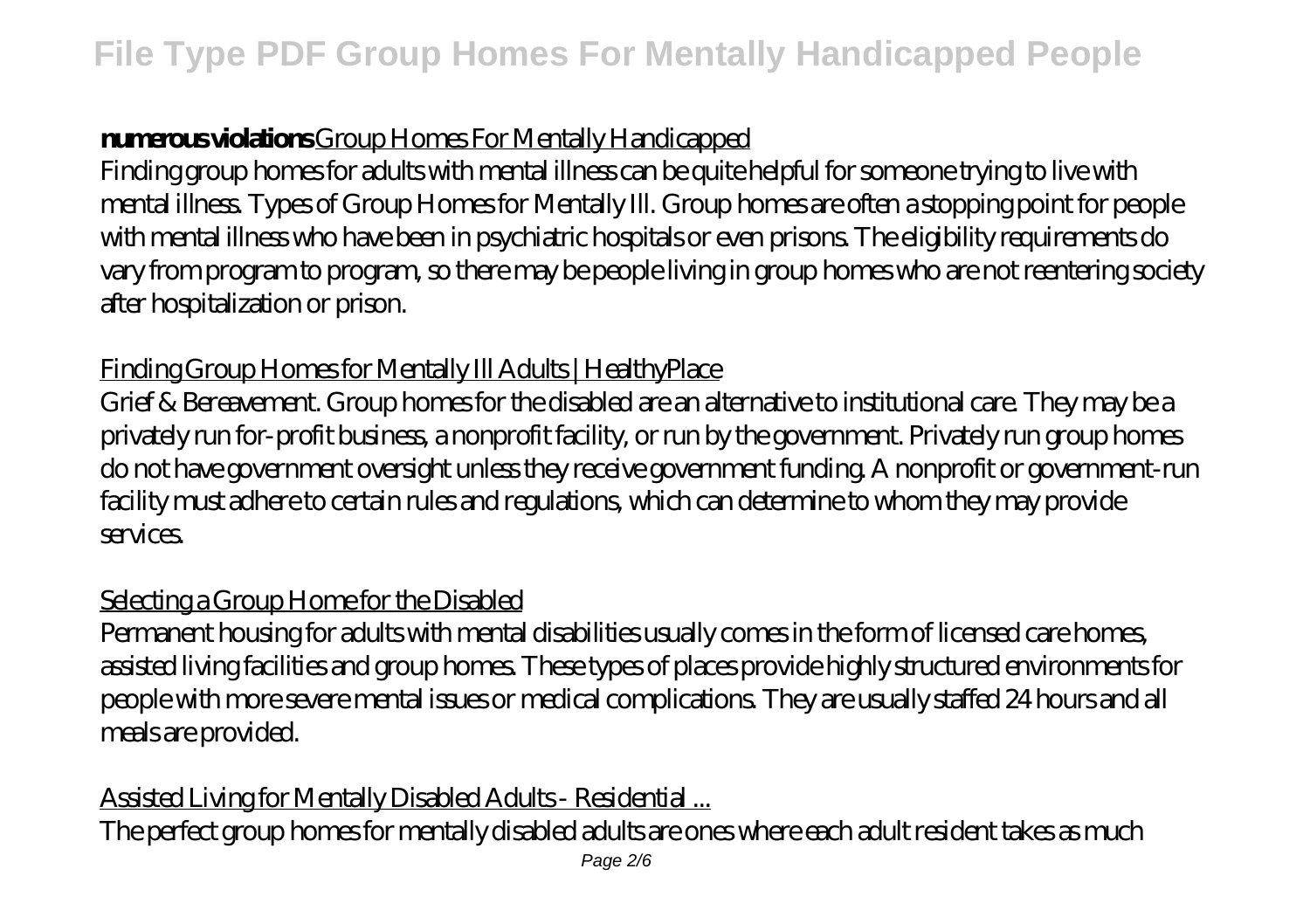responsibility for everyday decisions as he or she is capable of. We are talking about adults, who need selfrespect and to responsible for themselves. This is the twenty first century and care systems have moved on.

# Group Homes For The Mentally Disabled-Questions To Ask ...

Digby Manor Residential Care Home 908 Chester Road, Erdington, Birmingham B24 0BN Digby Manor Care Home is located in the residential area of Erdington, Birmingham and provides a warm and inviting residential care setting to the elderly and adults with dementia.

# Mental Health Care Homes / Nursing Homes UK

These are residential services for people who require intense levels of support. These services include a range of interventions with a particular focus on training and support in one or more of the following areas: eating and drinking, toileting, personal grooming, health care, dressing, communication, interpersonal relationships, mobility, home management and use of leisure time.

#### Georgia Group Homes For Mentally Disabled & Autistic Adults

Group homes for the disabled are facilities, often houses or small hospitals, that house groups of disabled people together where they can be looked after by a team of trained nurses in a safe and friendly environment. It sounds ideal, and many people believe it is. However, there are some cons to group homes as well. Pro: Helping Families Cope

### Pros & Cons of Group Homes for Adults With Disabilities

These group-homes coordinate health and habilitative services and provide training that enables people with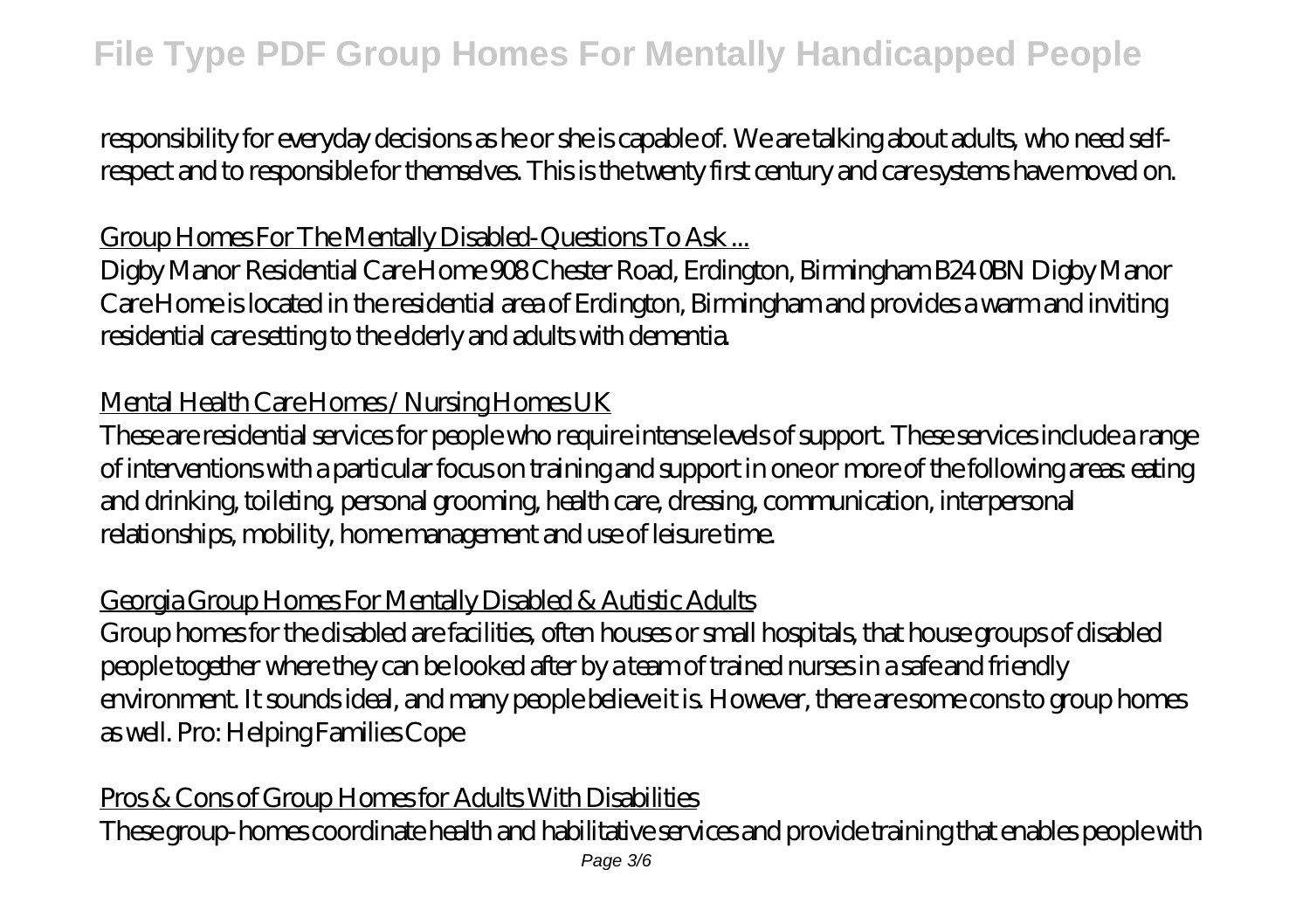# **File Type PDF Group Homes For Mentally Handicapped People**

developmental disabilities to function at the highest level possible. RHA operates ICF homes for both children and adults.

#### Tennessee Group Homes For Mentally Disabled & Autistic Adults

continuing care retirement communitiesassisted living facilitiesmental health services The Residence Retirement Inc focuses on the assisted living of limited mental health residence ages 19 and up.

#### Homes for the Mentally Disabled Companies in Florida - Manta

Formal housing programs consist of group homes for the mentally ill or individual housing for the mentally ill. Individual housing is known as supportive housing (How To Get Disability Benefits For Mental Illness). Some supportive housing is considered under the umbrella of group housing because it involves a single, official program within a community that houses many people with mental illness; however, supportive housing is simultaneously considered individual since people live in ...

#### Housing for the Mentally Ill: Where to Find It | HealthyPlace

Find Homes - Mentally Handicapped in Africa and get directions and maps for local businesses in Africa. List of best Homes - Mentally Handicapped in Africa of 2020.

### The best 10 Homes - Mentally Handicapped 2020 - Africa

Group homes are homes in the community where a disability service provider both maintains and controls a household as well as coordinates the supports for those who live in the home. (Learn more about this and other models by watching the Autism Housing Network's Virtual Tour of Housing Options) There is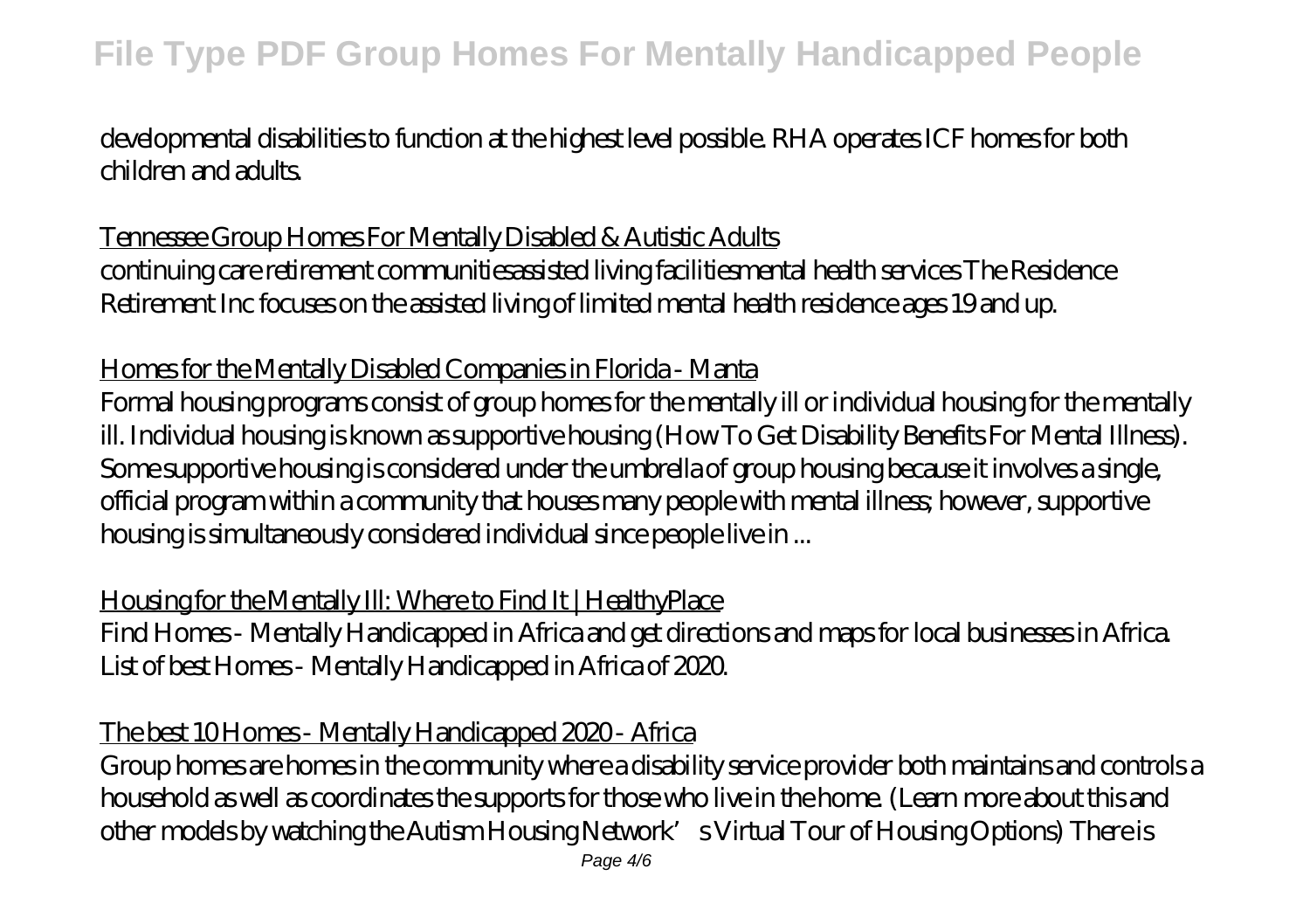some stigma surrounding group homes, but we have met and heard from residents of group homes who love where they live and the support they can count on.

# What Can Group Homes Offer People with Disabilities?

The act of day-to-day living is not always simple for a person with disabilities. At group homes, there is always someone to make sure everyone is accounted for, safe, clothed and appropriately fed. Many group homes also have a treatment team that can manage things like appointments, medication schedules, transportation and finances.

### The Benefits of Group Homes for Adults with Disabilities ...

Adult Residential Services AltaPointe provides residential care and treatment to adults living with chronic mental illness. Our residential facilities accommodate patients with a wide spectrum of needs based on their levels of functioning, medical needs, and supervision requirements.

### Adult Residential Services for adults with mental illness ...

It provides home-like residential care service to school-age children with mild mental handicap whose families cannot give them adequate care. There are two modes of operation either in a group of 8 children with mild mental handicap or in a mix of one mildly mentally handicapped child to seven ordinary children. in crisis or in need of short-term or long-term care away from their families.

# - Small Group Home for Mildly Mentally Handicapped ...

The Arc promotes and protects the human rights of people with intellectual and developmental disabilities